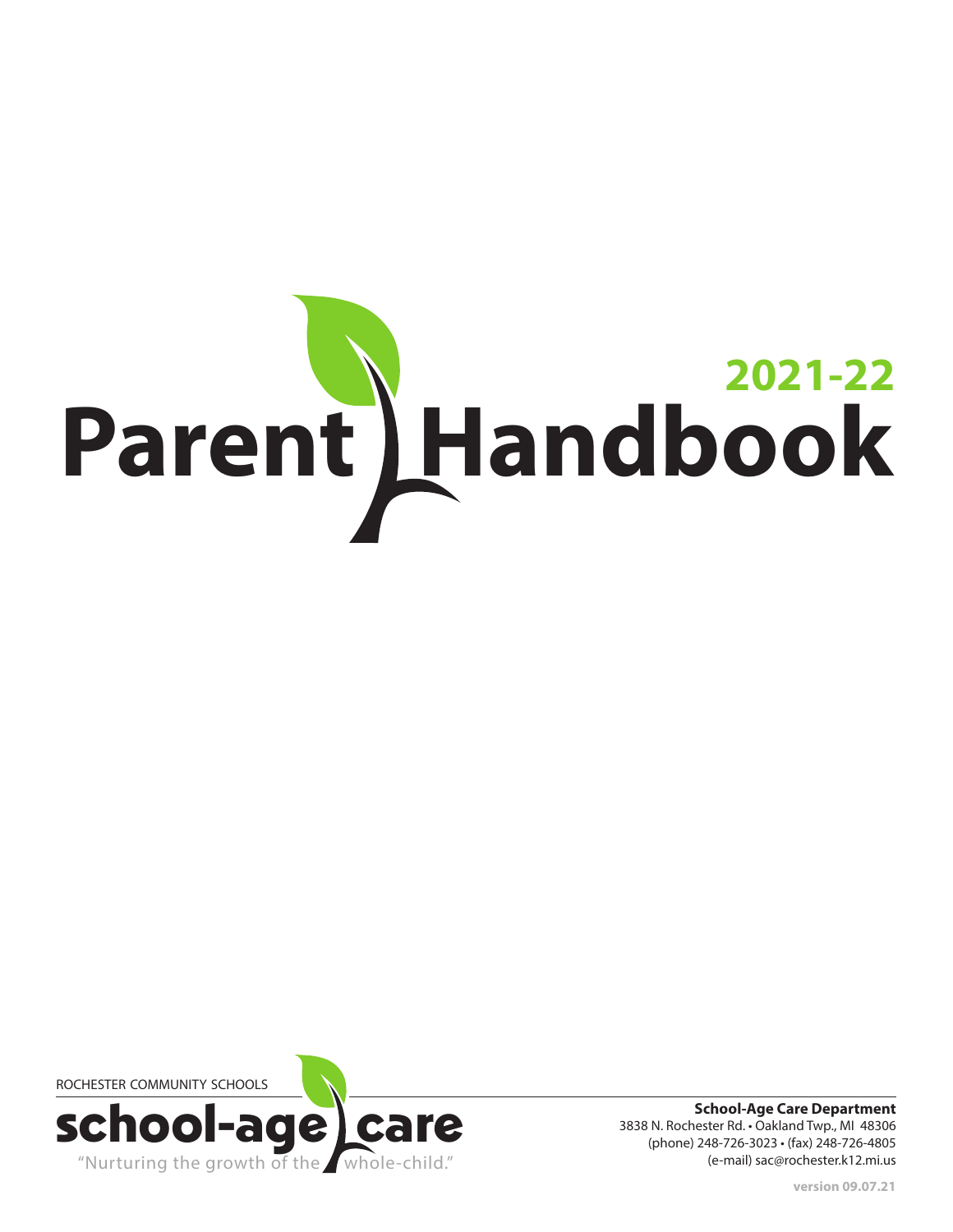

# **Table of Contents**

| SAC/TEAMS Event Calendar |
|--------------------------|

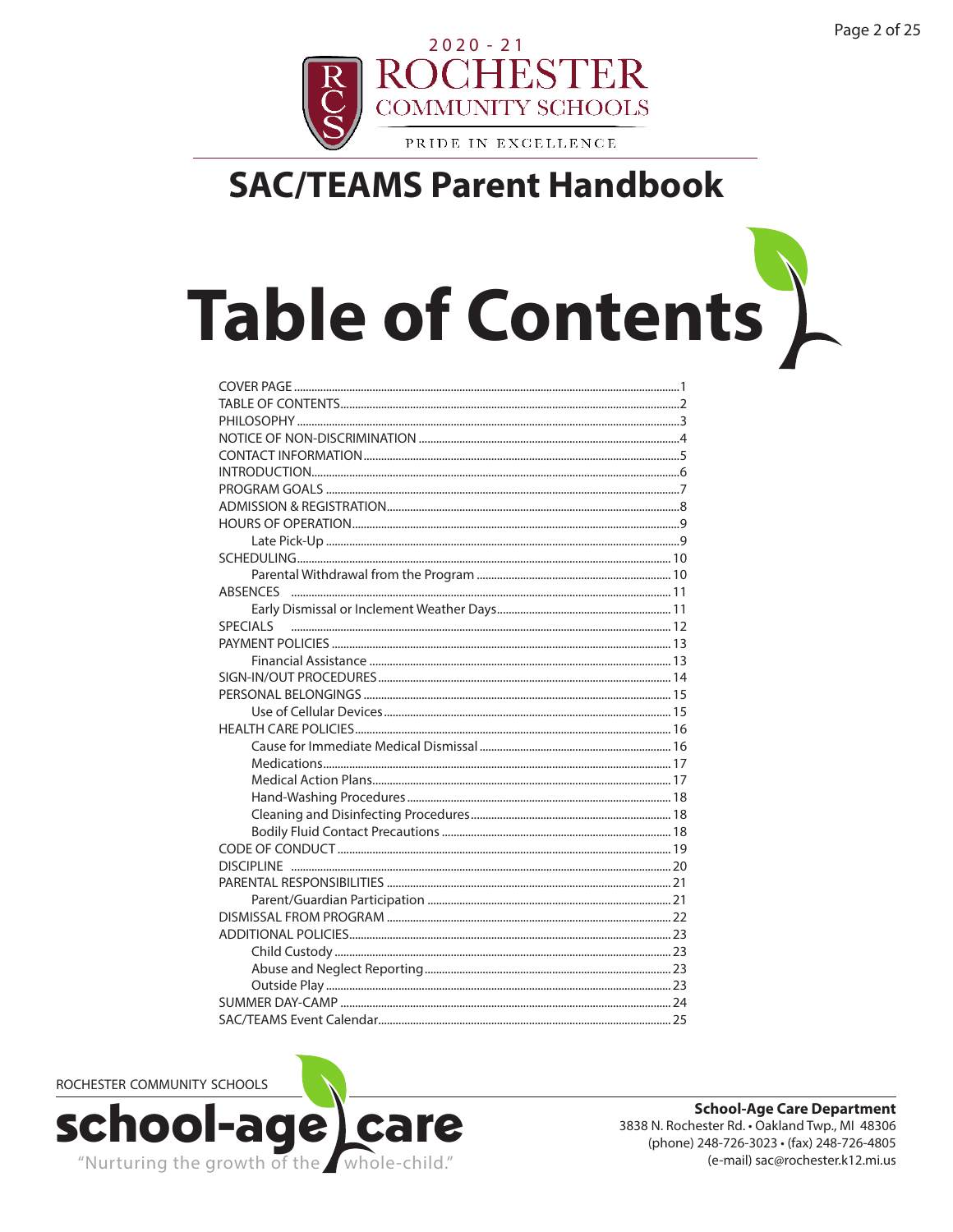



The School-Age Care Program commits itself to providing enriching experiences for each child in an environment that is safe and conducive to the development of the whole-child. We believe children should be able to engage in activities that are developmentally appropriate and enhance physical, social, emotional, and intellectual growth.

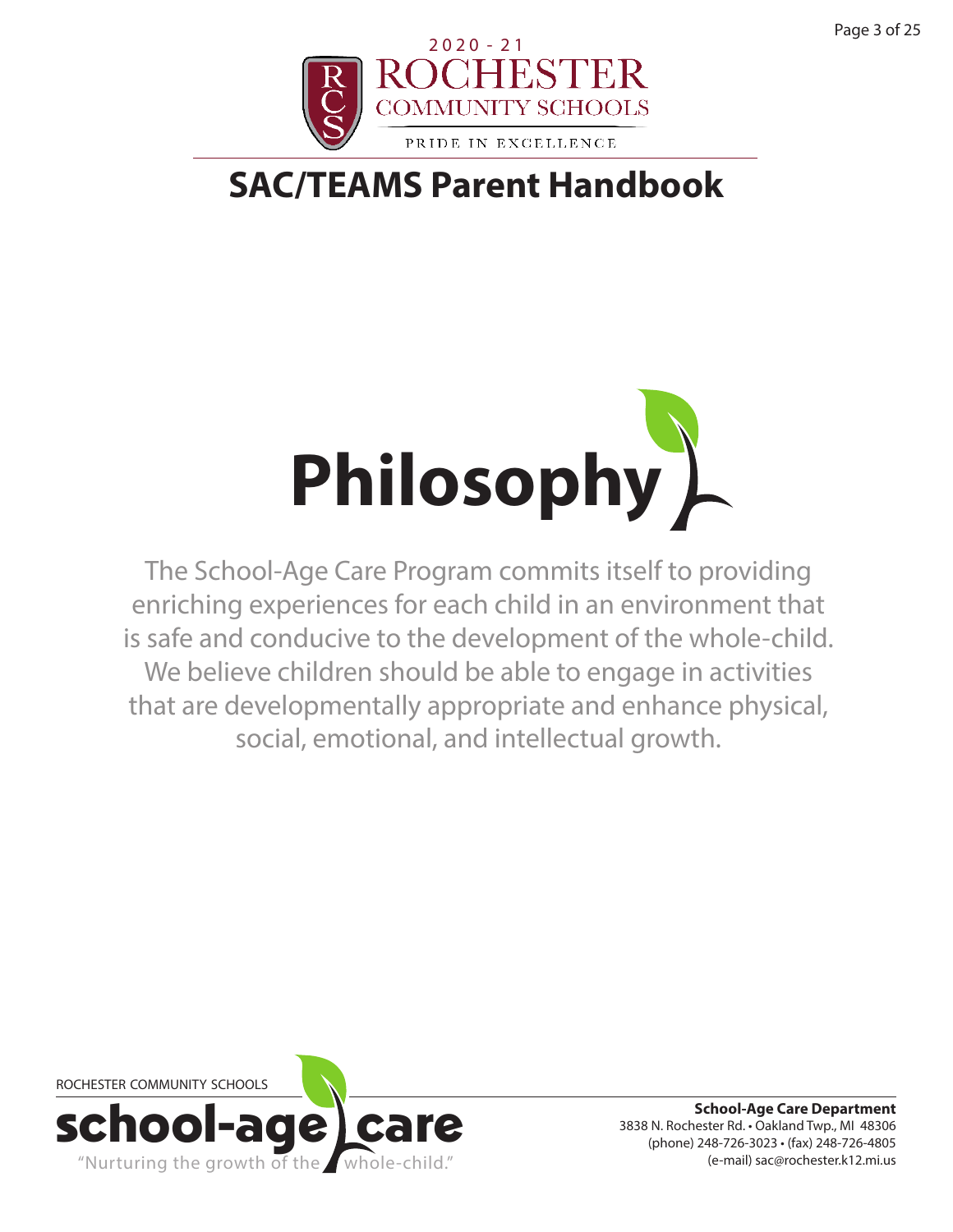

# **Non-Discrimination Policy**

Rochester Community Schools does not discriminate on the basis of race, color, religion, national origin, creed, or ancestry, age, sex, marital status, height, weight, familial status, arrest record or physical and mental disabilities in accordance with the Elliot- Larson Civil Rights Act (ELCRA) MCL 37.2206, Persons with Disabilities Civil Rights Act (PWCRS), MCL 37.1206, Title II, Title VI, and Title VII of the Civil Rights Act of 1964, Title IX of the Educational Amendment Act of 1972, the Age Discrimination in Employment Act and the Immigration Reform and Control Act of 1986 (8U.S.C., Section 1324A Et.Seq.) and Section 504 of the Rehabilitation Act of 1973. In addition, individuals will not be excluded from, or be denied, the benefits of participation in any program or activity for which the Board is responsible. Rochester Community Schools has designated the following individuals as Compliance Coordinators: Title IX, Title II and Section 504 – Students: Assistant Superintendent for Instruction, 501 W. University, Rochester, MI 48307 (248) 726-3106; Equal Employment Opportunity/ Section 504 for non-students: Executive Director of Human Resources, 501 W. University, Rochester, MI 48307 (248) 726-3110.

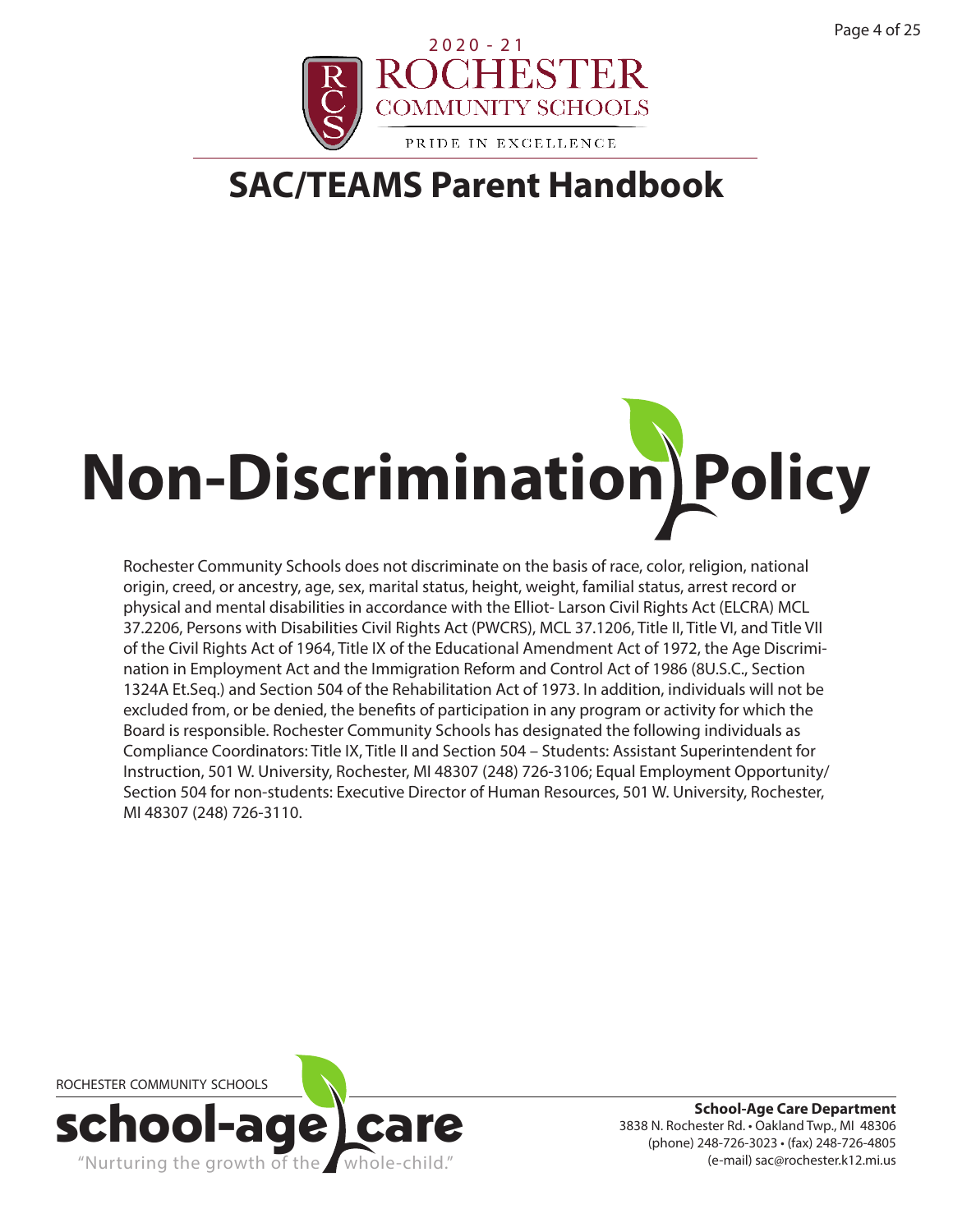

## **SAC/TEAMS Contact Information**

| <b>School</b>           | <b>Lead Caregiver</b>    | <b>Mobile</b> | <b>Land Line</b> | <b>Location Entry Door</b>     |
|-------------------------|--------------------------|---------------|------------------|--------------------------------|
| <b>Baldwin</b>          | <b>Olivia Huey</b>       | 248-606-5934  | 248-726-3208     | Cafeteria<br>#18               |
| <b>Brewster</b>         | <b>Marguerite Piercy</b> | 248-606-7152  | 248-726-3308     | Cafeteria<br>#14               |
| <b>Brooklands</b>       | <b>Julie Riess</b>       | 248-606-7156  | 248-726-3408     | Cafeteria<br><b>Main Entr.</b> |
| Delta Kelly             | Erika McRae              | 248-606-7159  | 248-726-3508     | Cafeteria<br>#2                |
| <b>Hamlin</b>           | Paula Jackson            | 248-606-7273  | 248-726-3608     | Cafeteria<br>#2                |
| Hampton                 | Lindita Shyti            | 248-606-7412  | 248-726-3708     | Cafeteria<br>#12               |
| <b>Hugger</b>           | Samantha Caldwell        | 248-606-7705  | 248-726-3808     | <b>Main Entr.</b><br>Cafeteria |
| <b>Long Meadow</b>      | Rebecca Bunda            | 248-606-1393  | 248-726-3908     | Cafeteria<br>#8                |
| <b>McGregor</b>         | <b>Susie Schilling</b>   | 248-606-1432  | 248-726-4008     | Cafeteria<br>#5                |
| <b>Meadow Brook</b>     | <b>Kaela McCoy</b>       | 248-606-1703  | 248-726-4108     | Cafeteria<br>#5                |
| <b>Musson</b>           | Nancy Mularski           | 248-606-1764  | 248-726-4208     | Cafeteria<br><b>Main Entr.</b> |
| <b>North Hill</b>       | <b>Kathy Kiwior</b>      | 248-606-1751  | 248-726-4308     | Cafeteria<br>#4                |
| <b>University Hills</b> | <b>Parker Work</b>       | 248-606-1740  | 248-726-4408     | Cafe/Stage Main Entr.          |
|                         |                          |               |                  |                                |
|                         |                          |               |                  |                                |
| <b>Hart</b>             | <b>NA</b>                | 248-606-1772  | $(248)$ 726-4508 | <b>Band Room</b><br>#5         |
| Reuther                 | <b>NA</b>                | 248-606-1801  | $(248)$ 726-4708 | <b>Room 133</b><br>#8          |
| <b>Van Hoosen</b>       | <b>NA</b>                | 248-606-1824  | $(248)$ 726-4908 | <b>Room 133</b><br>#9          |
| West                    | <b>NA</b>                | 248-606-8068  | (248) 726-5008   | Room 322<br>#17                |

### Remember our SAC rules...

## **SAFETY KINDNESS RESPECT**



**School-Age Care Department** 501 W. University Dr. • Rochester, MI 48307 (phone) 248-726-3023 • (fax) 248-726-3025 (e-mail) sac@rochester.k12.mi.us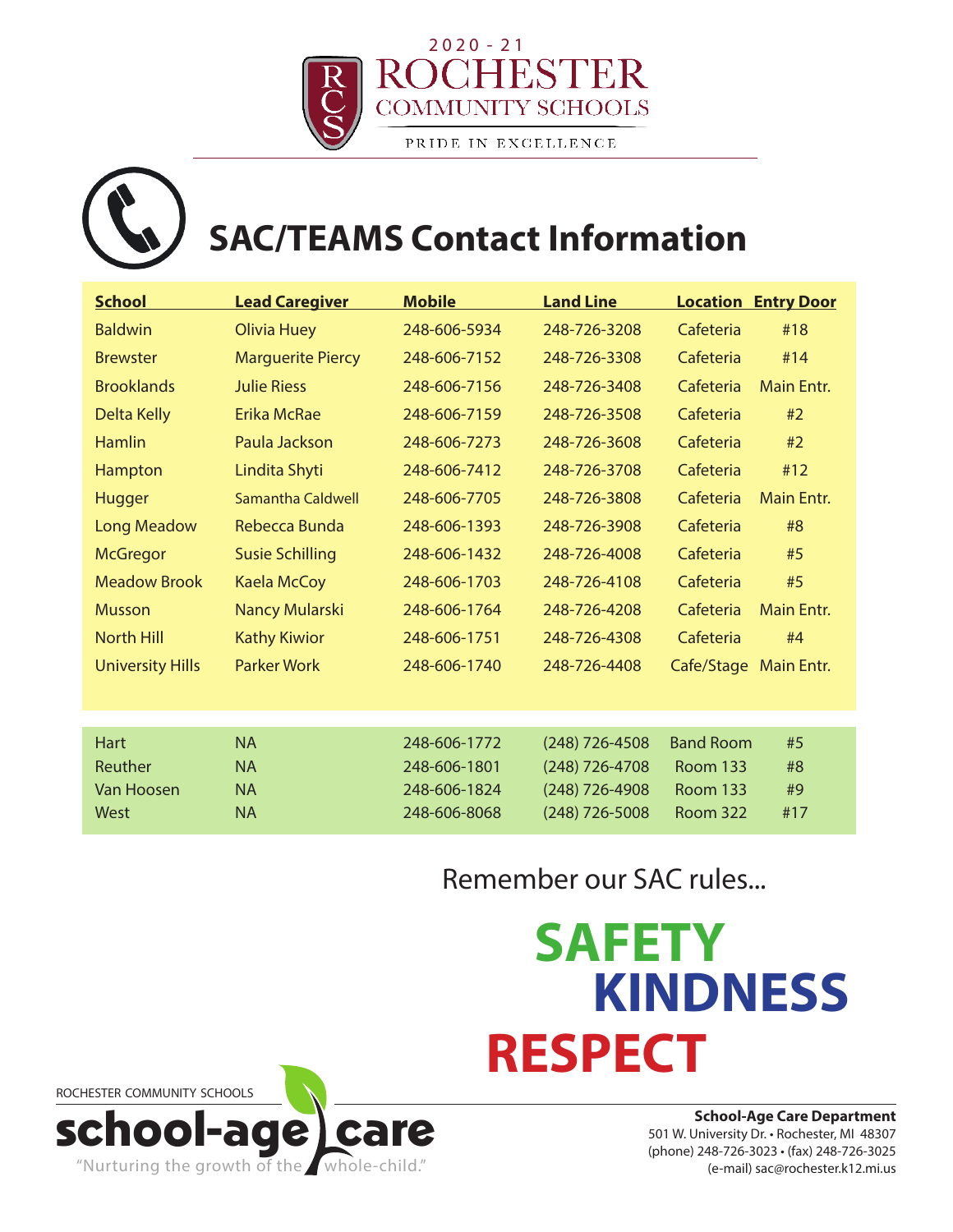



Welcome to the Rochester Community Schools School-Age Care (SAC) program. Our programs are designed to enrich and compliment your child's school experience. SAC is located in each elementary school building and T.E.A.M.S. (Teens Empowered After Middle School) is located in each middle school building. These programs are designed for families who require child care during the hours before and/or after school. Any student enrolled in grades K-8 in the Rochester Community School District is eligible to register for SAC/TEAMS.

All SAC/TEAMS programs are licensed by the State of Michigan Department of Human Services. Our programs follow all licensing rules and regulations including a maximum staff to child ratio of 1:18 and square footage requirements.

This handbook is provided to acquaint you with our SAC/TEAMS programs and our policies. Should you have any questions or concerns, please speak with your child's caregiver or call Children's Programs located in the Caring Steps Children's Center at 248-726-3023.

*Note: The Children's Programs SAC/TEAMS office is also responsible for 1/2 Day Specials during Professional Development days for teachers, and Summer Day-Camp provided daily during the summer months. Information on these two programs is located at the end of this handbook.*

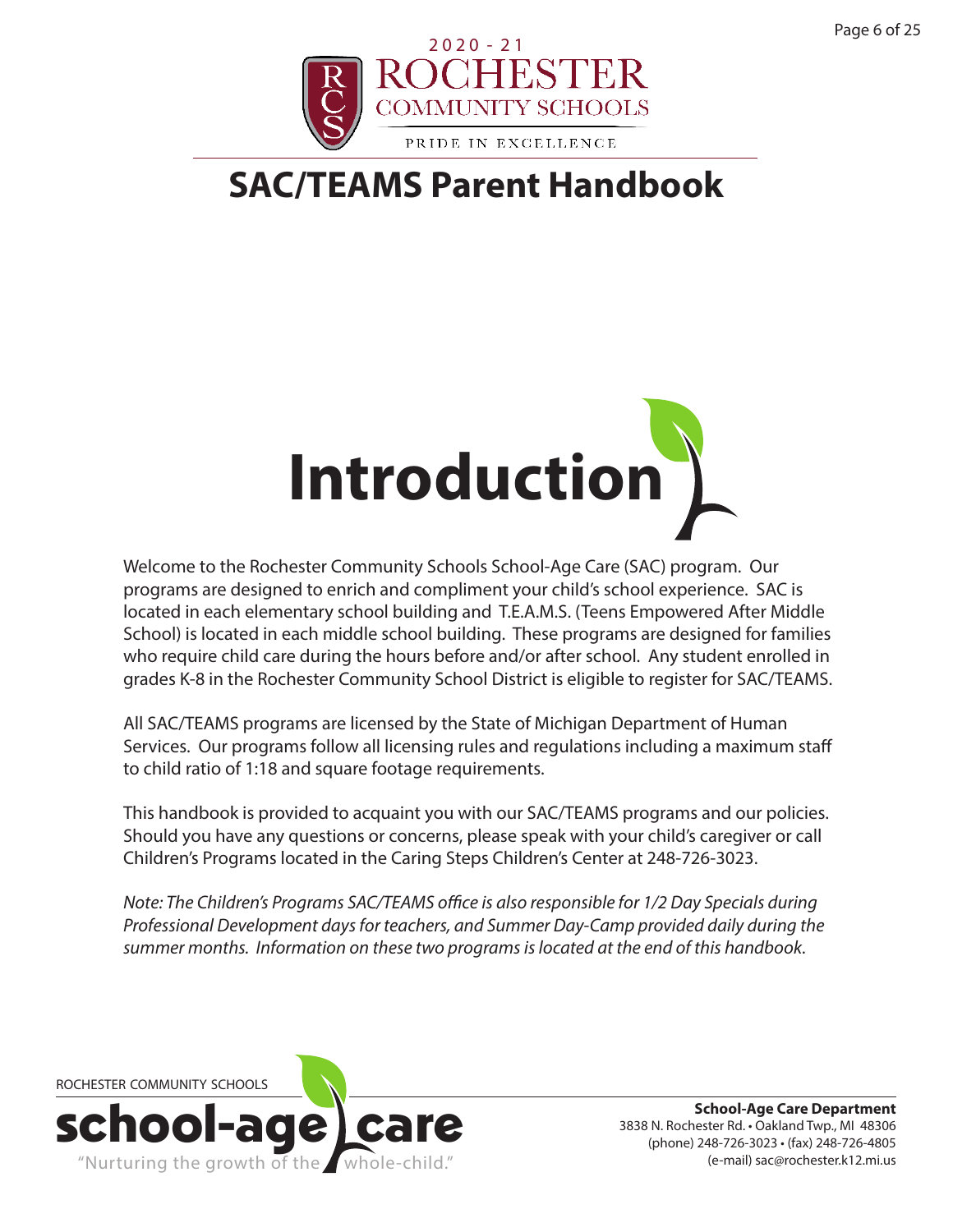Page 7 of 25



## **SAC/TEAMS Parent Handbook**



To create a safe and inviting before and after school environment where everyone is safe, valued, and respected. To communicate openly with parents and children. To provide a variety of activities for the children. To recruit, hire, and train qualified professionals.

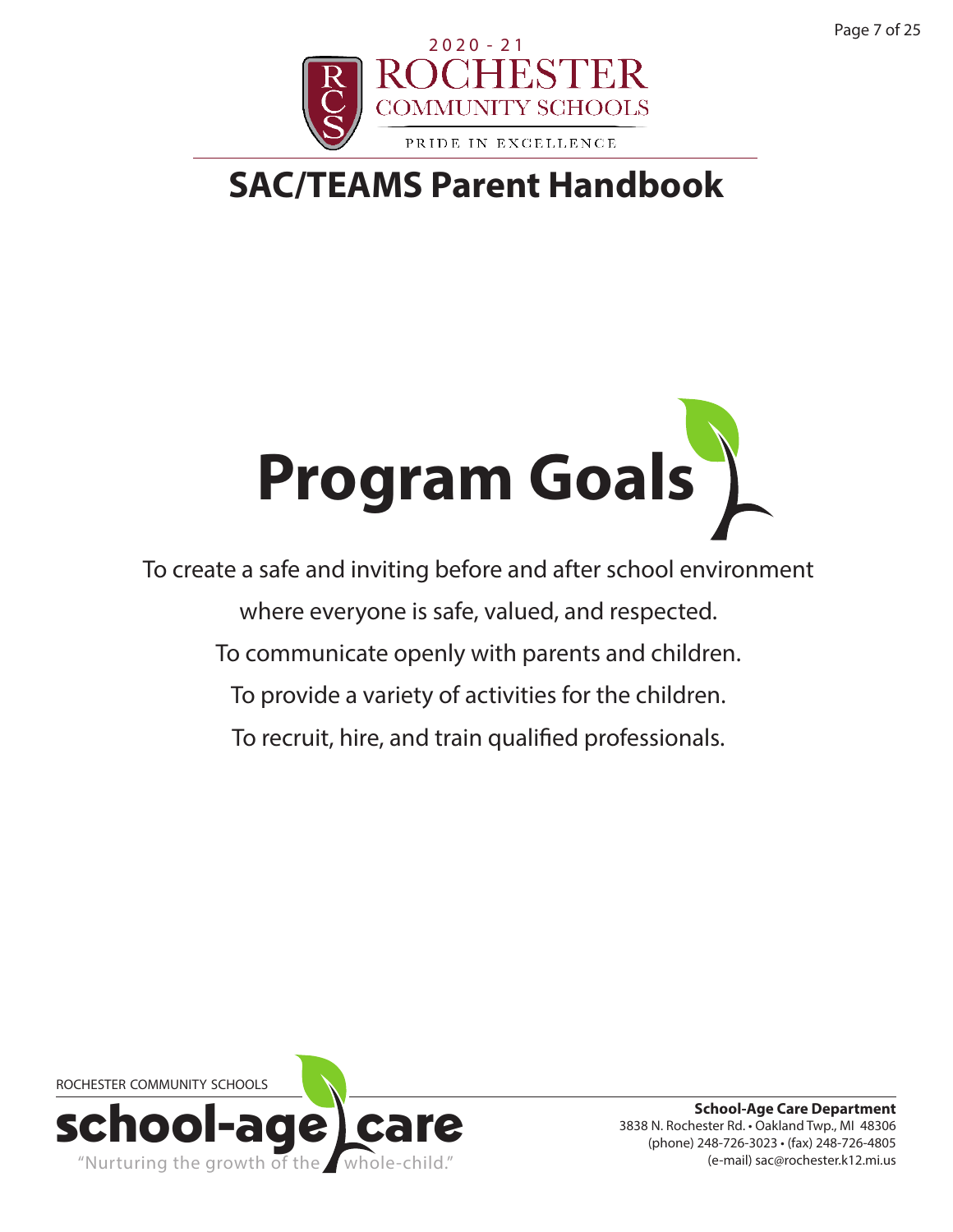



Your child will attend the SAC/TEAMS program at their home school.

Registrations are limited to the number of children in which the assigned room can accommodate and must stay within state established capacity and caregiver to child ratio rules. We will try to accommodate every family who needs care, but in the event that a site is full, a waiting list will be created and parents will be notified when space becomes available. A schedule showing a minimum of 2 days per week will be required for a student to be considered active in the program.

Registration information and availability can be obtained by contacting the Children's Programs office located in the Caring Steps Children's Center at 248-726-3023.

Registration procedure:

Go to www.rochester.k12.mi.us, select Departments, click on "school age care"...

Follow the directions to request admission into the program or by linking directly to our online registration hub at https://rochesteronline.ce.eleyo.com/

- Pay the \$60 per family **non-refundable** registration fee for SAC & TEAMS
- Pay the \$40 per family **non-refundable** registration fee for Summer Day- Camp

It is extremely important that registration forms be kept current. If there are any changes during the year, such as addresses, phone numbers, pick up persons, etc., parents are requested to notify their child's caregiver and the School-Age Care office as soon as possible as well as update the online Eleyo software family profile.

**Re-Registration is required each year** for all children returning to the SAC/TEAMS programs and Summer Day-Camp. Registration for summer day-camp typically begins at the end of March. Registration for school-age care typically begins at the end of April.

Anyone with an outstanding balance will not be able to register for any future SAC/TEAMS programs or Summer Day-Camp until their balance is paid in full. Families who have been sent to collections will not be able to return to the SAC/TEAMS program or Summer Day-Camp.

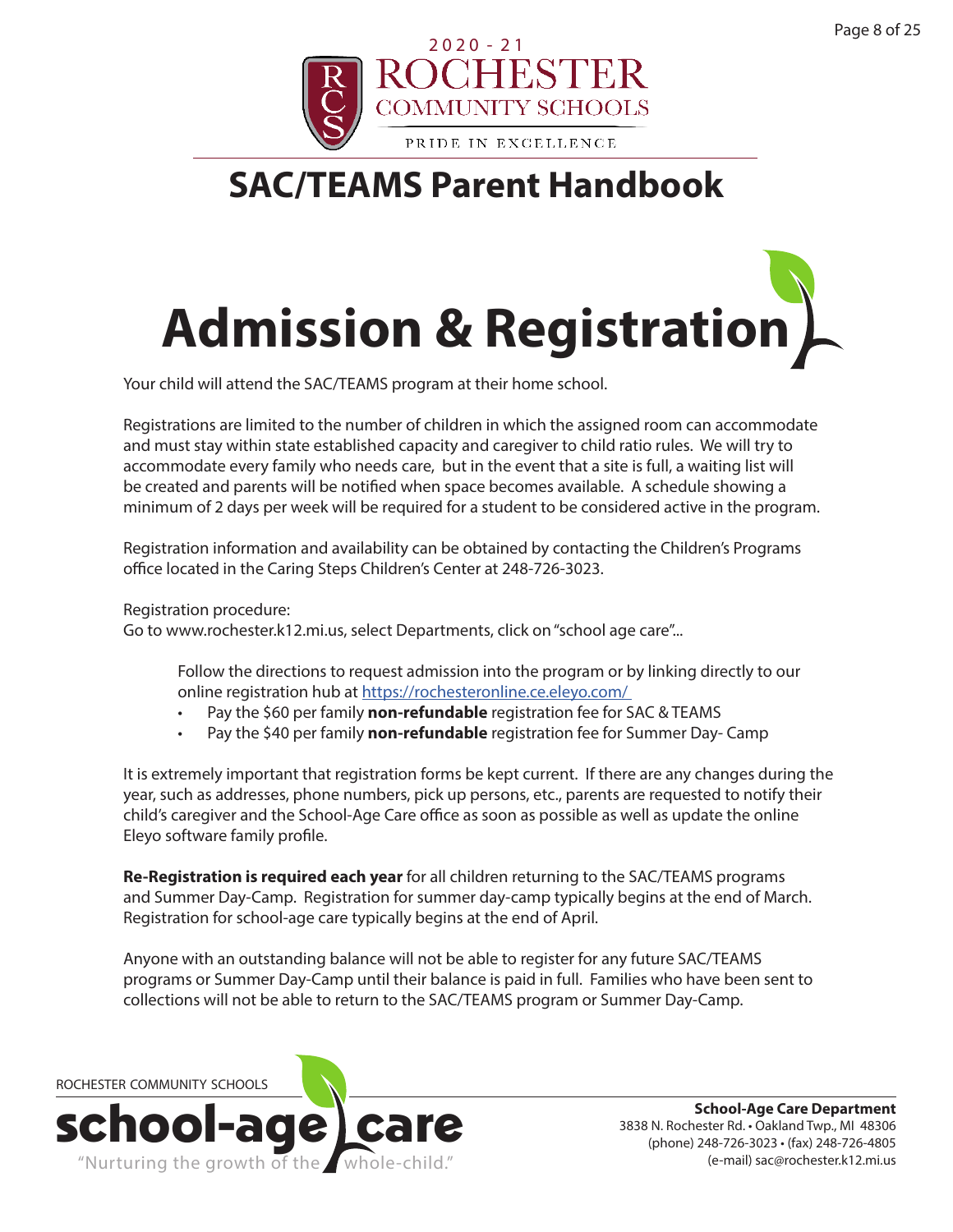



The SAC program operates in all elementary school buildings Monday through Friday from 6:45 AM until school starts and from the end of the school day until 6:00 PM. *note: Morning SAC only will be offered on any half days of school when a SAC special is not planned.* 

The TEAMS program operates in all middle schools Monday through Friday from the end of the school day until 6:00 PM, with the choice of participating in 1 or 2 blocks of time.

Parents and children are not allowed to enter the building before 6:45 AM; for your child(ren)'s safety, please do not leave them before a caregiver is present and verbally acknowledges you.

#### **LATE PICK-UP**

We ask that you be prompt in picking-up your children by 6:00 PM. There is a late pick up fee of \$5.00 per child per 5 minutes or fraction thereof when children are picked up after 6:00 PM. A call from parents indicating they are going to be late is greatly appreciated, but it will not eliminate the late fee. The clock in the SAC/TEAMS room will be used as the reference time for opening and closing. Late pick-up fees will be added to your SAC/TEAMS invoice. Dismissal from the program may occur if a late pick-up happens more than 4 times.

Procedure Used When Children Are Not Picked Up By 6:00 PM

- 6:05 pm Parents/guardians will be called. A message is left if there is no answer.
- 6:10 pm Emergency numbers from the child's emergency form will be called. Messages will be left if there is no answer.
- 6:20 pm School-Age Care Supervisor is notified.
- 6:30-7pm SAC/TEAMS caregivers will continue to call parents and emergency numbers.
- 7:00 pm If no contact is made with the child's parent/guardian or an emergency person then the Rochester Police Department will be notified. They will be told that a child has been left in care for an hour after closing without any contact.

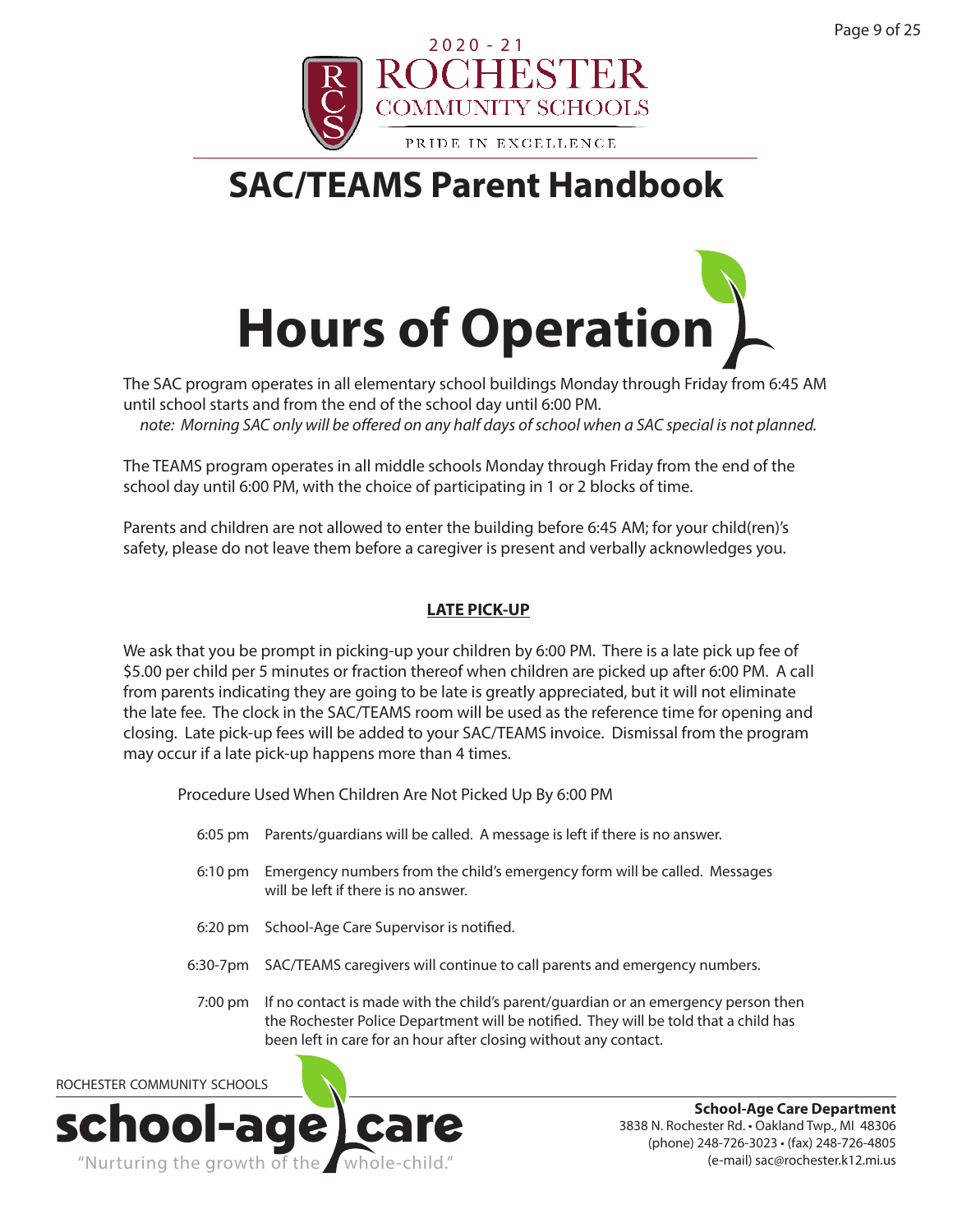



The SAC/TEAMS programs require parents to enter a regular weekly schedule of attendance (1 month at a time) with a required two days per week.

Changes in your child's schedule will only be accepted monthly and must entered into your Eleyo account no later than 12:00 PM on the Schedule Change Deadline of the month prior to the change.

| <b>Schedule Change</b><br><b>Deadline</b> | <b>Schedule Period</b> | Invoice<br><b>E-Mailed</b> | <b>Invoice</b><br>Due | <b>Weeks</b><br><b>Billed</b> |
|-------------------------------------------|------------------------|----------------------------|-----------------------|-------------------------------|
| Aug 10, 2021                              | Aug 30-Oct 1, 2021     | Sept 3, 2021               | Sept 10, 2021         | 5                             |
| Sept 28, 2021                             | Oct 4-29, 2021         | Oct 8, 2021                | Oct 15, 2021          | $\overline{4}$                |
| Oct 26, 2021                              | Nov 1-Dec 3, 2021      | Nov 5, 2021                | Nov 12, 2021          | 5                             |
| Nov 30, 2021                              | Dec 6-17, 2021         | Dec 10, 2021               | Dec 17, 2021          | 2                             |
| Dec 15, 2021                              | Jan 3-28, 2022         | Jan 7, 2022                | Jan 14, 2022          | 4                             |
| Jan 25, 2022                              | Jan 31-Feb 25, 2022    | Feb 4, 2022                | Feb 11, 2022          | $\overline{4}$                |
| Feb 22, 2022                              | Feb 28-Apr 1, 2022     | Mar 4, 2022                | Mar 11, 2022          | 5                             |
| Mar 29, 2022                              | Apr 4-29, 2022         | Apr 8, 2022                | Apr 15, 2022          | $\overline{4}$                |
| Apr 26, 2022                              | May 2-Jun 10, 2022     | May 6, 2022                | May 13, 2022          | 6                             |

#### **Schedule Change & Invoice Information**

Additional days or blocks requested will be accommodated as availability allows. If a school has a waiting list, changes may not be granted. No additional days or blocks will be added after 12:00 PM Wednesday of the prior week. Children must be scheduled each week (minimum of 2 days) when school is in session to retain their active status. Spots will not be held without a schedule.

#### **PARENTAL WITHDRAWAL FROM THE PROGRAM**

Parents wishing to withdraw their children from the SAC/TEAMS Programs must provide at least a two (2) week advance notice prior to the dis-continuation of services. (You are required to pay tuition for this two (2) week time period.)

A reinstatement fee of \$25.00 will be assessed to those who withdrawal from the program and then wish to re-enroll into the program during the current school year, if availability allows.

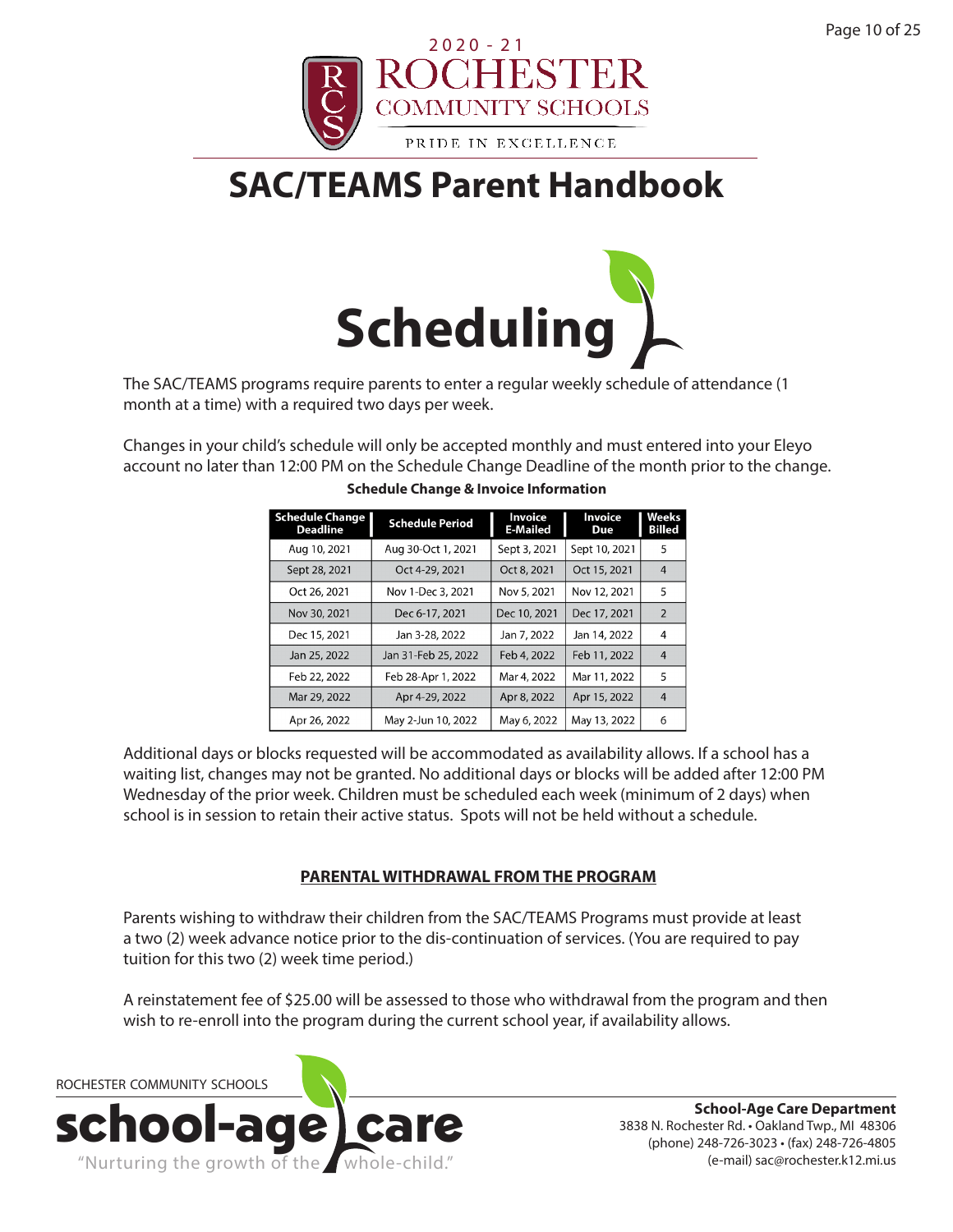



If your child will not be attending SAC or TEAMS for any reason, please call your child's caregiver at the SAC/TEAMS phone number provided on Page 5 well prior to the end of the school day on which s(he) is scheduled to attend.

Absences without prior notification may be mistaken for a missing child and unnecessary concern and time may be spent searching for the child's whereabouts. If a child does not arrive at the program as intended, the Caregiver will contact the parents. If the parents cannot be reached, the Caregiver will contact the child's emergency persons.

A **No Show, No Call fee** of \$25.00 will be assessed to your account for this service. Continued abuse of this policy may result in removal from the program.

All absences are charged at the regular rate for sessions a child is scheduled to attend. No fees are charged for an extended illness after three (3) consecutive days if SAC/TEAMS is notified during the absence.

SAC/TEAMS cannot hold your place in the program due to vacations or other lengthy absences. To ensure your child's placement in the program, payment for your regular schedule is expected for the length of the absence. Failure to comply with this policy will result in the loss of your child's placement in the SAC/TEAMS or program.

#### **EARLY DISMISSAL OR INCLEMENT WEATHER DAYS**

If Rochester Community Schools close early or are closed all day because of inclement weather or other emergencies, the SAC/TEAMS programs will also be closed.

A fee credit will not be given when school is closed due to inclement weather or other emergencies for the first two occurrences. A fee credit will be given on the third and any additional day school is closed due to weather or other emergencies.

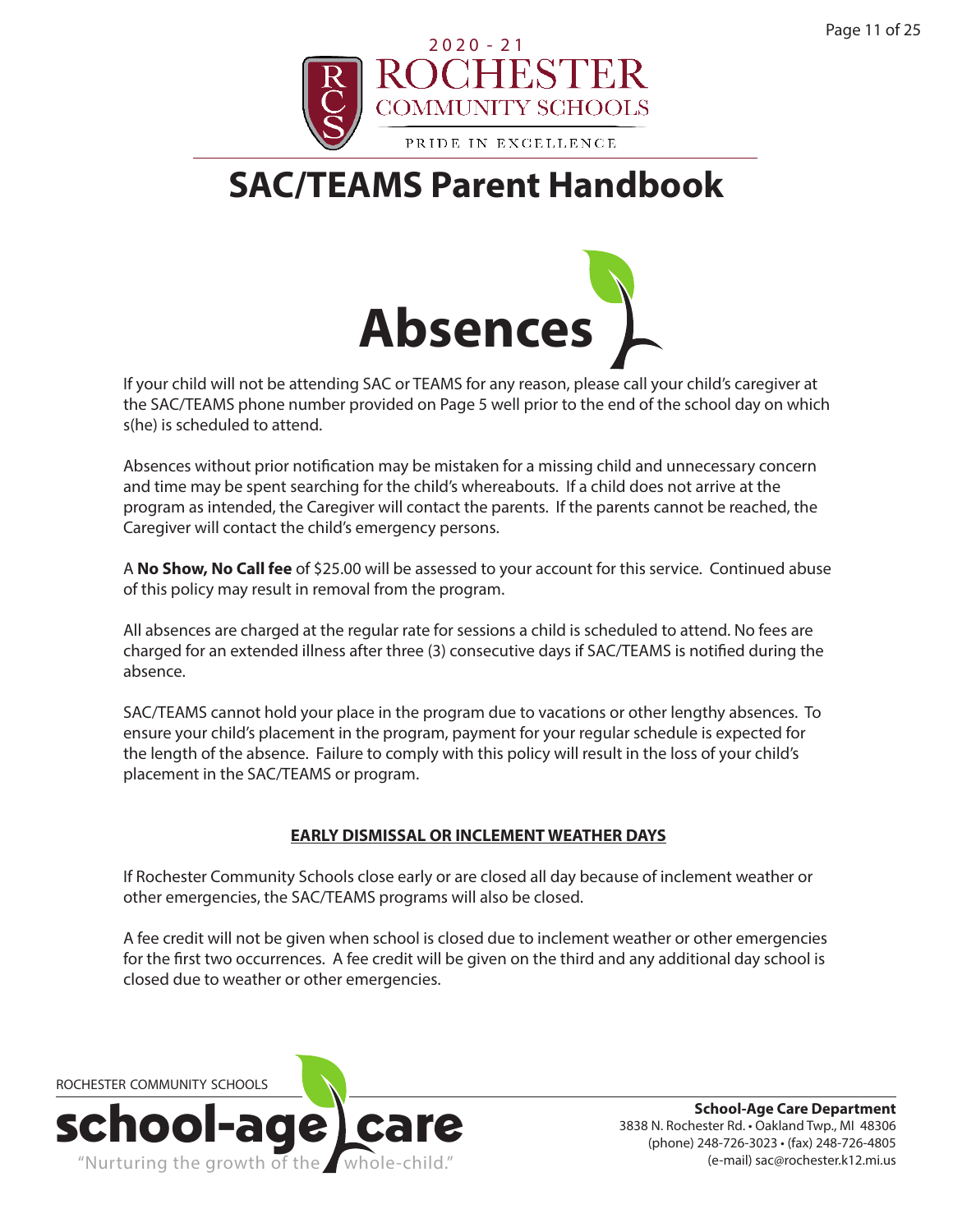



Specials will be available on select 1/2 days that are set aside for teacher professional work days.

No programs will be offered during winter or spring recess.

Specials are only available for children registered in the SAC/TEAMS programs. Advanced registration is required. Registration information sheets will be available from your child's caregivers at your particular building. Registration is performed at the individual building site and is organized by the center Lead.

The fee for Specials is \$35.00 which includes the mid-day session as well as the pm session.

You may provide a sack lunch, including a drink, for your child on Specials days or you may check to see if your staff has alternate lunch plans. We do not have refrigeration or a microwave for your child's lunch, so please pack accordingly.

A comprehensive list of Specials and Closure days can be found on the **SAC Event Calendar** located at the end of this Parent Handbook.

1/2 Day Specials require a mimimun number of participants to operate...if this minimum number is not met, then a cancelation notification will be sent to all registered families prior to the event day.

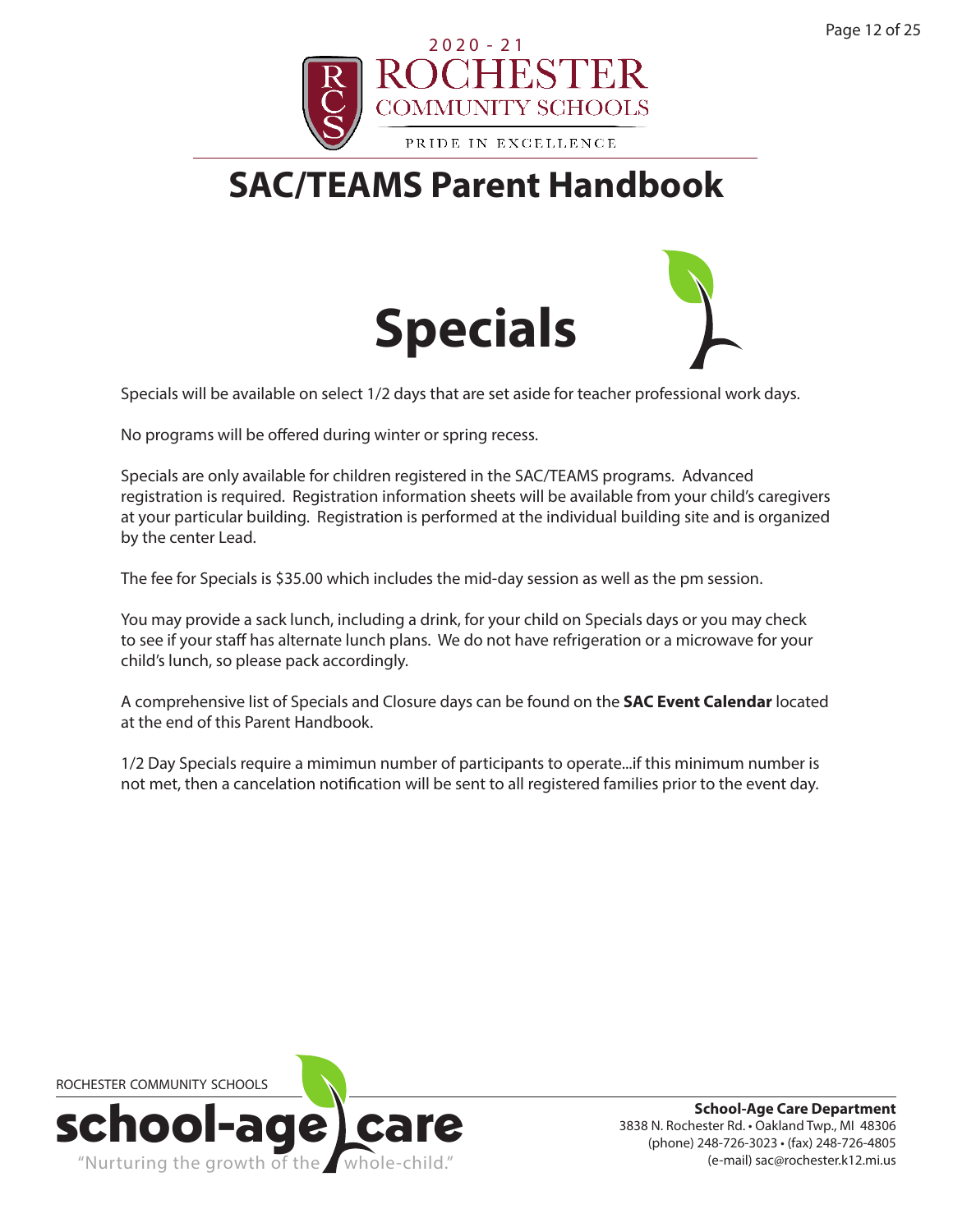



Fees are assessed using the "per session" system with a set rate for each block of time used. You will be invoiced according to the schedule you submit (not the sessions you attend) to your online account.

We appreciate prompt payments of your SAC/TEAMS invoice. A billing statement will be available to parents on the first Friday of the month and is due typically on the second Friday of the month. If payment is not received by the third Friday, a late fee of 5% will be charged. If payment is not received by the fourth Friday, your child will automatically be dismissed from the program.

Returned check and EFT's will be assessed a \$25.00 fee and must be repaid within one week of notification.

All fees must be paid online or at our main office located in the Caring Steps Children's Center. Caregivers are not able to accept any payments on site.

#### **FINANCIAL ASSISTANCE**

Assistance may be available through the Children's Programs **Request for Financial Assistance (RFA) form**. To receive information regarding this program, please call the School-Age Care office at 248-726-3023.

Please note parents are responsible for the registration fee (which is non-refundable and not covered by School-Age Care). Parents will also be responsible for the percentage of payment not covered by their School-Age Care assistance.

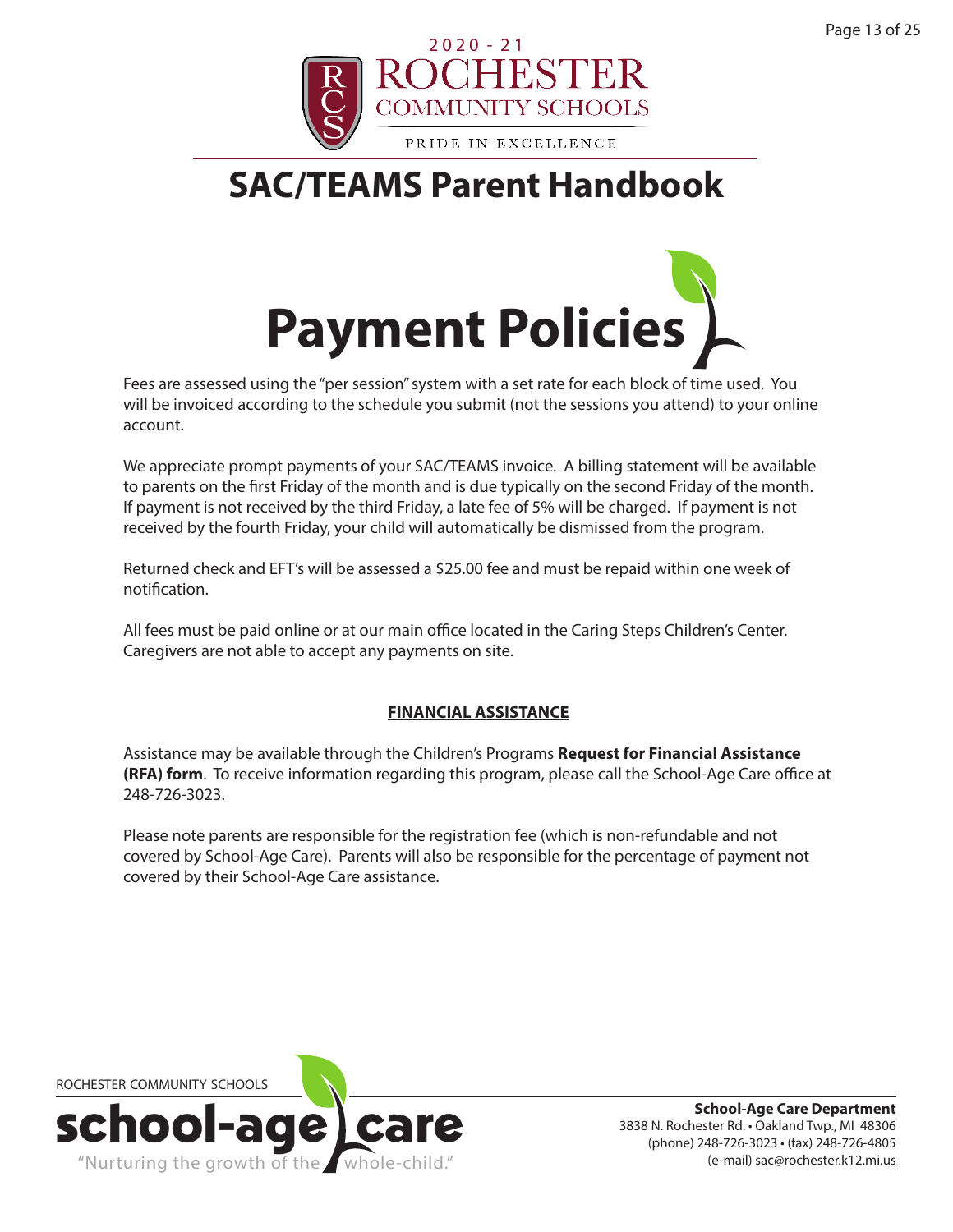



Per the State of Michigan Licensing Regulations, SAC/TEAMS require that children be signed in and out of the program by an authorized parent or person listed on the Child Information Form. Please be sure to make contact with the caregivers when you drop-off and/or pick-up your child.

If it is necessary to have someone other than those listed on the Child Information Form to pick up your child, you must notify the caregivers with a written note or phone call.

The safety of your child is of the utmost importance to us, so identification will be checked for people with whom the caregivers are not familiar. Parents and authorized pick-up persons should bring their ID's into the building every day. If you do not have your ID with you, please do not be offended if we ask you to go back out to the car to get it. We would never want to release a child to an unauthorized individual.

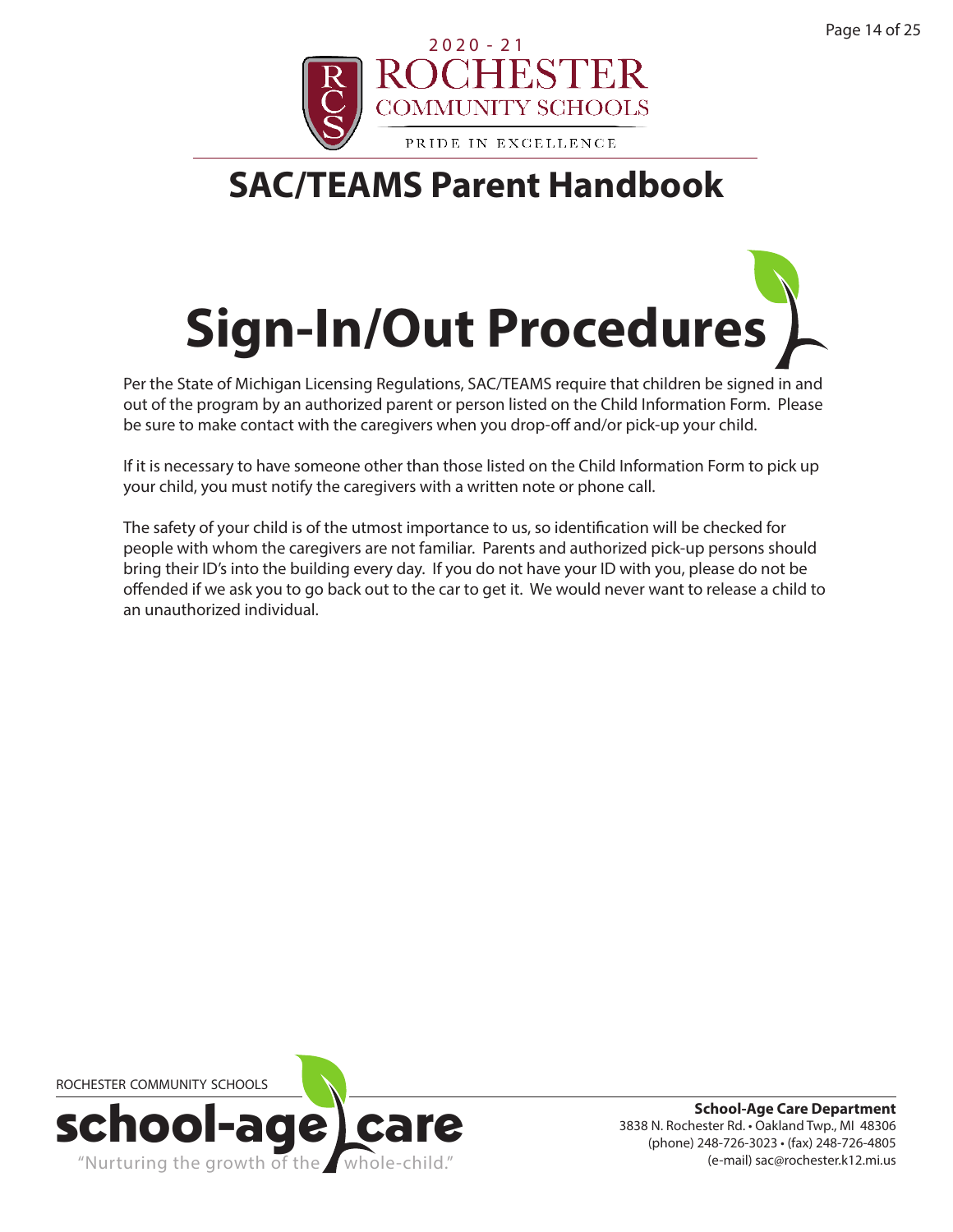



Unless a special arrangement has been agreed upon, please do not allow your child to bring toys or electronics from home. SAC/TEAMS programs will not be held responsible for lost, broken, or stolen items brought from home. Any toys or electronics that are considered inappropriate may be taken away from the child and held by the caregiver until the student is picked up.

All articles of clothing should be clearly identified with your child's name.

#### **USE OF CELLULAR DEVICES**

Cell phone usage during SAC/TEAMS programs is limited to emergency use only, as approved by the SAC/TEAMS caregivers. SAC/TEAMS caregivers will notify parents if their child is ill or having any other difficulties during program hours. Cell phones are to be kept in the student's backpack. Cell phones used without proper approval by the SAC/TEAMS caregivers may be taken away and held by the caregiver until the parent/guardian arrives for pick-up.

The taking of photographic images with cellular devices while at SAC/TEAMS is strictly prohibited.

Occasionally, the use of cellular devices will be permitted during "Electronics" days or "Bring Something from Home" days. The use of the devices will be monitored and the students are subject to the district guidelines for acceptable use of the device.

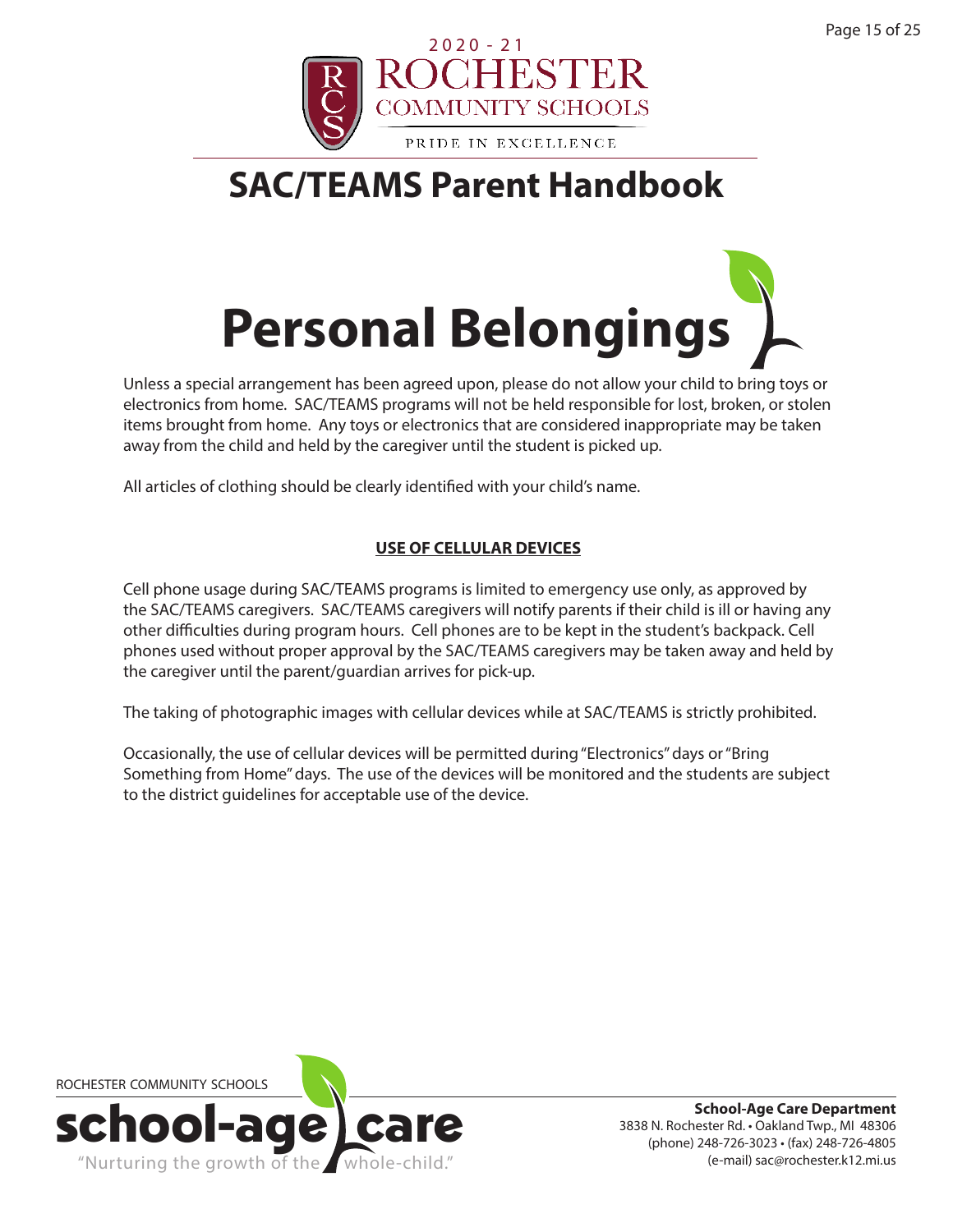



If your child has a known medical condition (i.e. allergies, asthma, diabetes, etc.) please be sure the caregivers know what to do if a problem should occur during SAC/TEAMS hours. Please make sure that any medication necessary to be administered during SAC/TEAMS hours is labelled correctly and the proper forms for its use have been completed.

#### **CAUSE FOR IMMEDIATE MEDICAL DISMISSAL/EXCLUSION**

If a child has any of the following conditions, the parent will be notified to pick up the child immediately: severe rash or irritation, contagious disease, vomiting or diarrhea, fever, bladder or bowel accidents, or accident requiring medical attention.

Children will also be excluded from child care if they exhibit any of the following:

- Fever of 100.4+ degrees F (axillary, under arm or forehead)
- Vomiting
- Diarrhea 3 or more watery stools in a 24 hour period
- Draining rash
- Fatigue that prevents participation in regular activities

SAC/TEAMS will follow all district mandated Covid protocol unless superseded by the authority of the State of Michigan protocol.

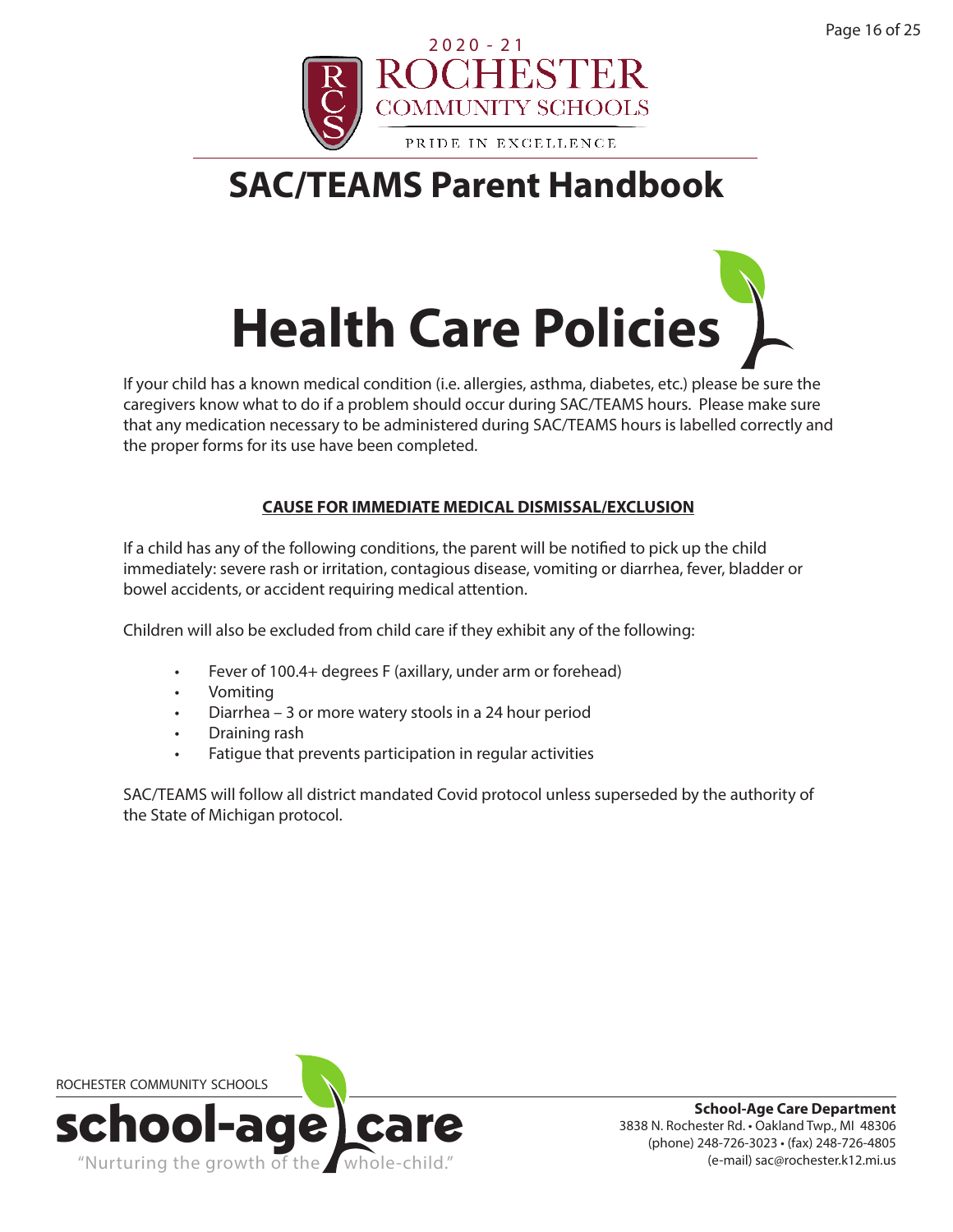



#### **MEDICATION**

Whenever a child is to be given prescription or over-the-counter medicine the parent must provide the caregivers with a completed, signed, medication authorization form. The medication must be provided in the original container accompanied by the doctor's directions. If your child has a **Medical Action Plan** on file at the school and (s)he is registered with School-Age Care department, the center must also be given a copy to keep on file. Medical forms as well as Medical Action Plans can be found on the RCS website (follow the Parent Info/Health link at the bottom of the main RCS web page.

#### **IN CASE OF ACCIDENT/INJURY**

*Including, but not limited to...*

**Minor Injuries:** *i.e. slight cut, scrape, slight bump*...1st aid + Ouch Report completed and sent home with family.

**Injuries Involving Head:** *i.e. hard bump, bruising, swelling, bloody nose, eye injury, mouth/tooth injury*...1st Aid and immediate call to family.

**Severe Injury:** i.e. *suspected break/fracture, serious allergic reaction, serious cut/contusion*...1st Aid, 911 call if necessary, and immediate call to family and supervisor.

In the case of a suspected severe injury, a State of Michigan and RCS accident/injury report will be completed within 24 hours and the appropriate representatives will be contacted.

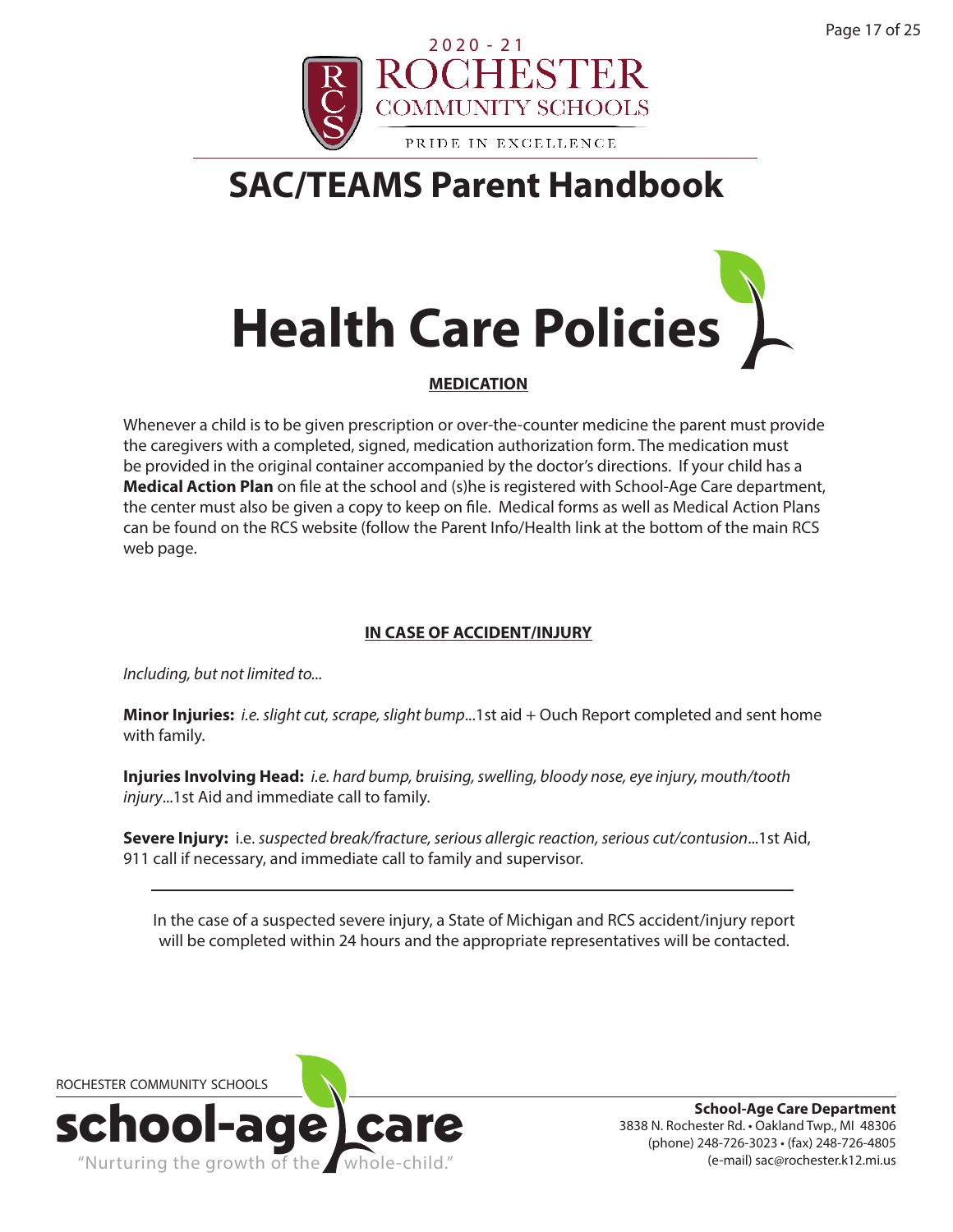



#### **HAND WASHING PROCEDURES**

- Staff will wash hands after coming in contact with bodily fluids, such as (stool, urine, blood, drool, mucus), before and after food preparation, before and after eating.
- Children will be directed (or assisted) to wash hands after toileting and before eating.
- Soap, running water, and individual towels will be available for staff and children

#### **CLEANING AND DISINFECTING PROCEDURES**

- Toys will be disinfected as needed by washing with soap and water, dipped in disinfectant (bleach water solution), and allowed to air dry. Or, they may be run through dishwasher for full wash and dry cycles or disinfected using the building Clorox 360 device.
- Play clothes & pillows will be washed in the washing machine and air or machine dried.
- General cleaning will be completed daily by school custodial staff.

#### **BODILY FLUID CONTACT PRECAUTIONS**

- All staff receive Blood Borne Pathogen training.
- Custodians will be called to clean incidents involving bodily fluids.

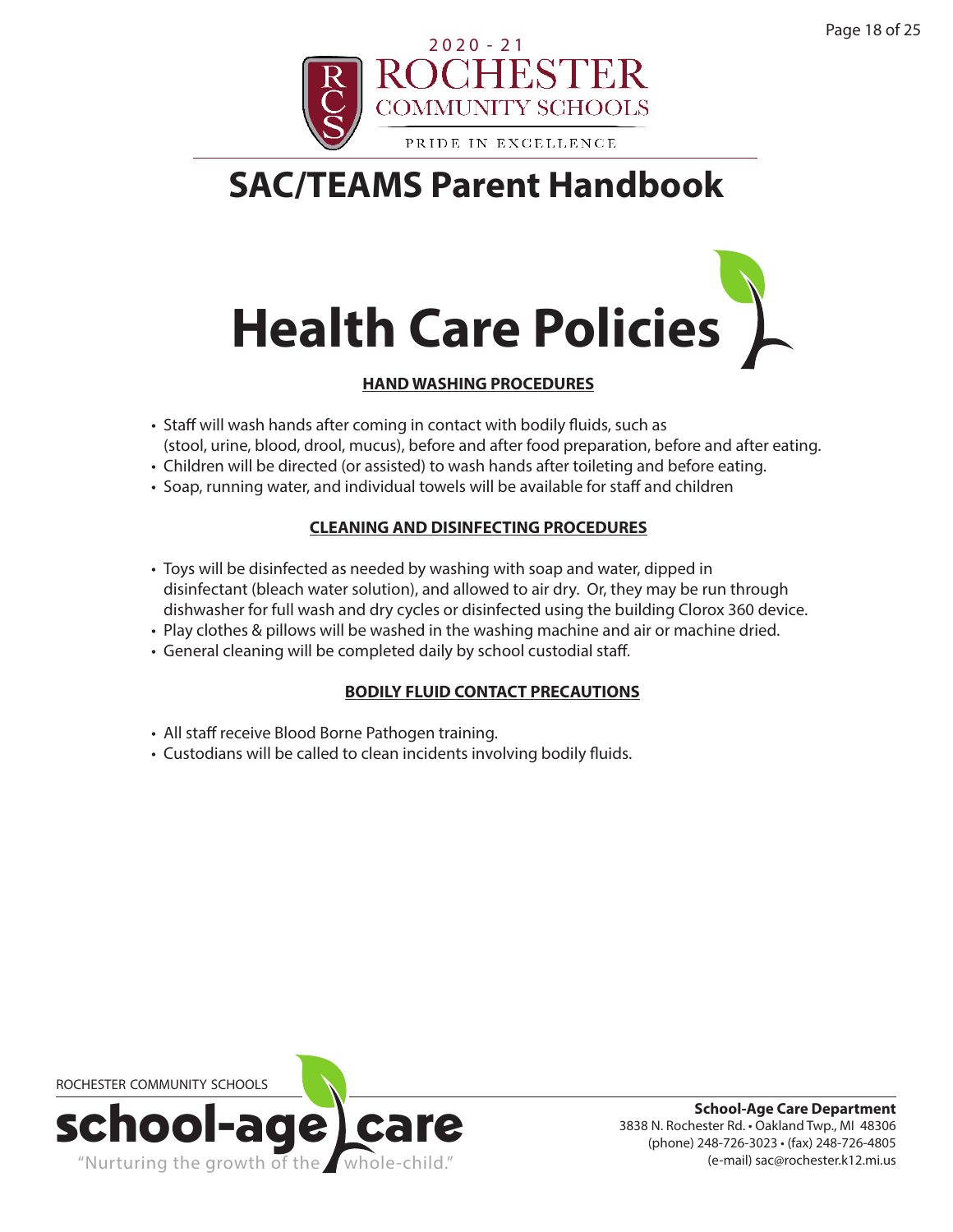



Parents please review with your children our expectations of them to make their time with SAC/ TEAMS a pleasurable and safe experience.

- Children must remain in the SAC/TEAMS designated area.
- Children are to respect the rights and property of others.
- Children are to act courteously and appropriately, be cooperative and follow the instructions of the caregivers.
- Elementary/Middle school building rules also apply during SAC/TEAMS.
- Appropriate and acceptable language is expected.
- Parents have the right to expect that their child will have proper supervision. A child who constantly needs the attention of the staff is taking away the rights of the others and not allowing for the needs of all children to be met.
- Children are expected to be responsible for their actions.
- Materials and equipment are to be treated properly and returned to their place when done.
- Children are to arrive at SAC/TEAMS promptly from their classrooms. Caregivers or Building Safeties will be responsible for making sure the kindergarteners are collected from their classrooms and brought to SAC each afternoon.
- Students removed during the regular school-day for behavioral issues are not eligible for School-Age Care programs (during the entirety of the suspension).

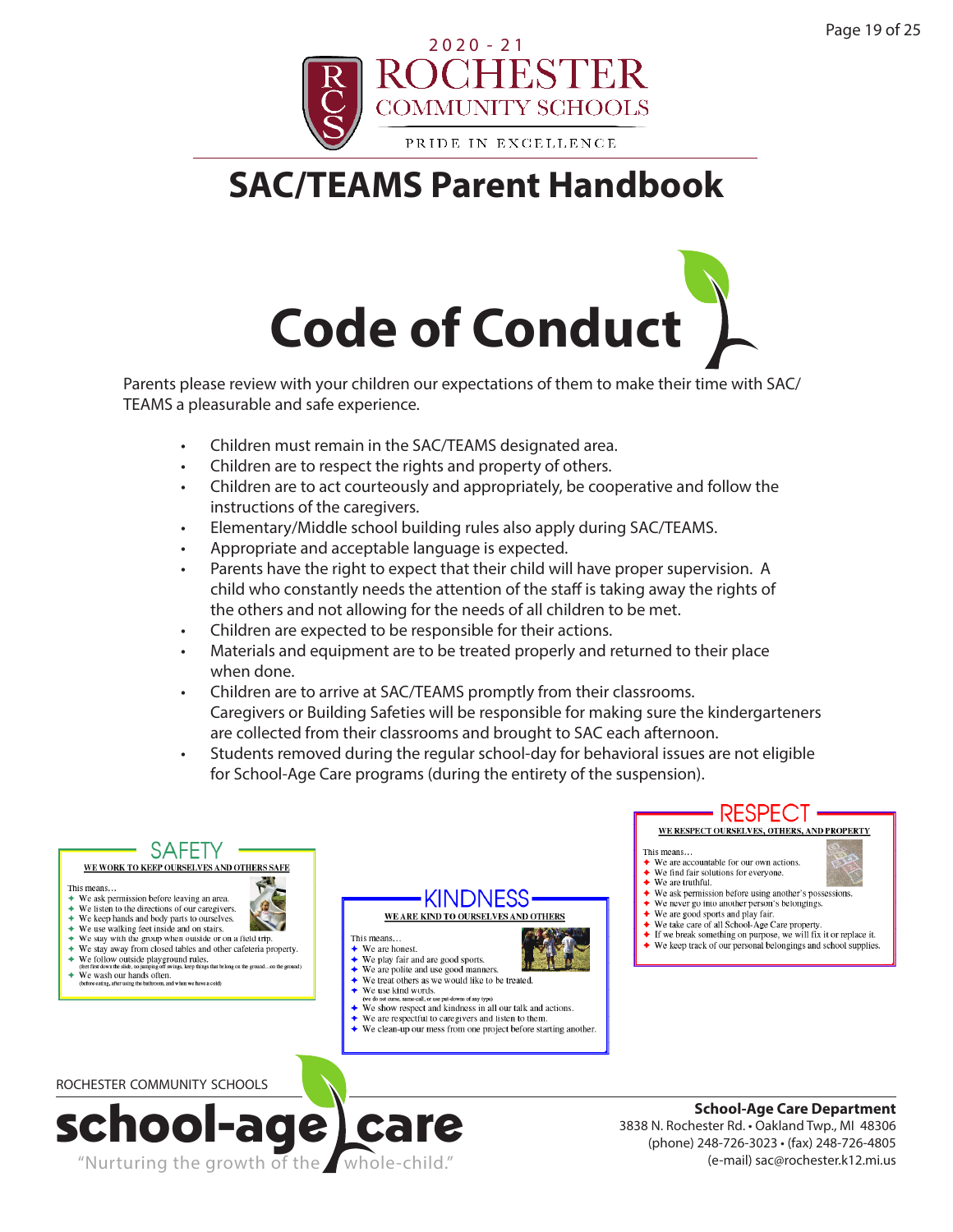



Our caregivers promote good behavior of all children by planning many interesting games and activities. When a problem occurs, the staff uses positive methods of discipline which encourage self-control, self-direction, self-esteem, and cooperation. We use redirection and discussion of feelings regarding the specific problem that occurred.

- Inappropriate behavior will be brought to the attention of the parent who drops off or picks up the child. In some situations, the parents will be contacted by telephone, either at home or at work.
- On-going disruptive behavior will be dealt with in writing. A behavior notice will be given to the parent or guardian to sign; then, a meeting with the Caregiver will be arranged.
- If a child's actions are serious enough, or (s)he receives a third behavior notice, the child may be suspended from SAC/TEAMS for a minimum of one week. During that time the SAC/TEAMS Supervisor, the parents, and the lead caregiver must have direct communication in order to determine if the conditions for reinstatement can be met.
- If the child is reinstated and receives a fourth behavior notice, the SAC/TEAMS supervisor will dismiss the child from the program. Future reinstatement will be considered and subject to conditions specific to the child and situation.

It is our goal to provide a safe and pleasant environment for all children. The discipline policy above is implemented for children displaying on-going disruptive behavior.

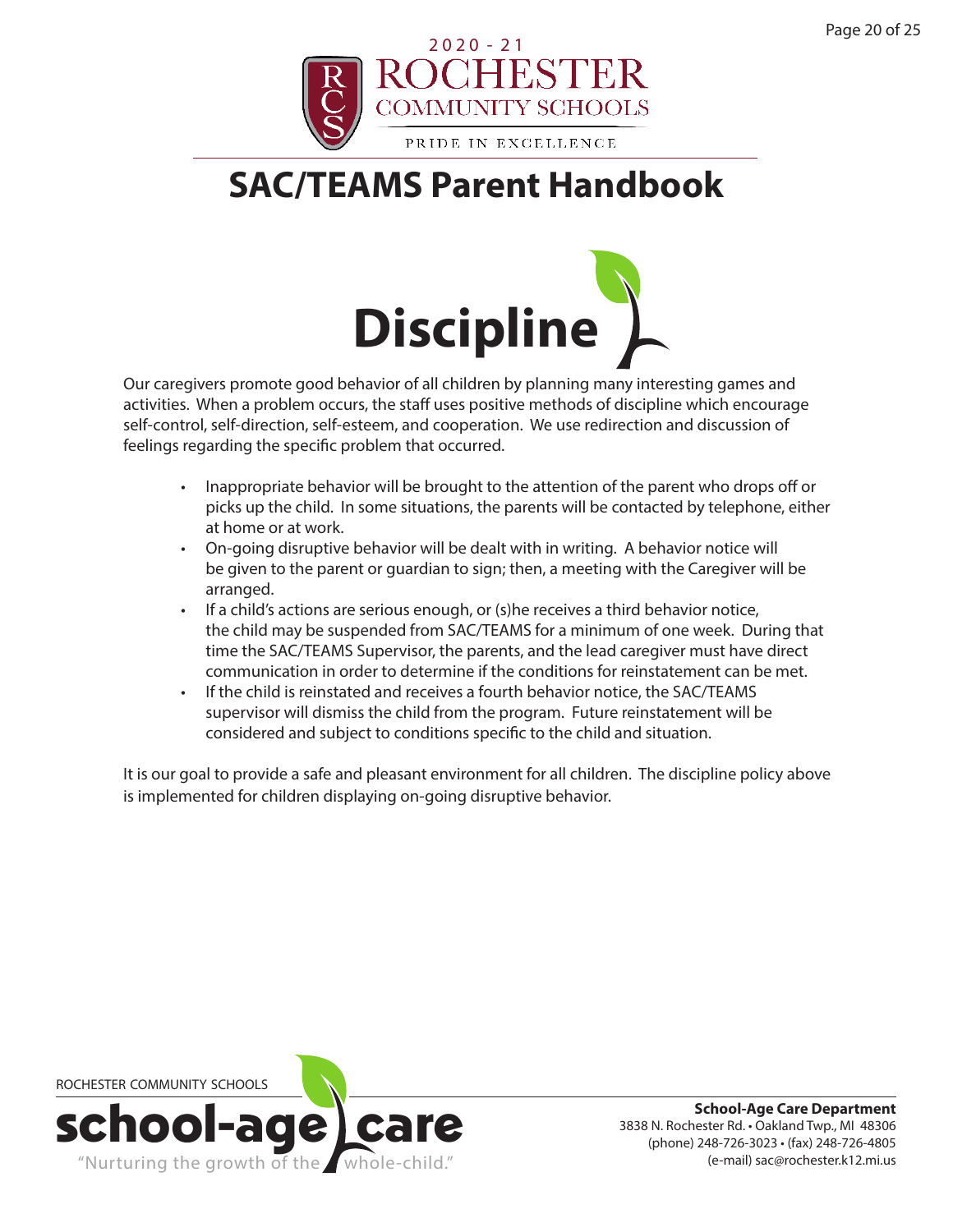

## **Parental Responsibilities**

- Fill out all registration forms completely and keep the information current.
- Pay fees on time.
- Read all communications distributed to parents regarding SAC/TEAMS Programs.
- Make alternate arrangements if your child is ill as SAC/TEAMS do not have the facilities to care for sick children.
- Keep the staff informed of any changes or incidents in the home or at school which might result in a change in behavior or attitude.
- Parents must sign their children in and out of the program daily.
- Listen to concerns of the caregivers regarding their child and, with the caregivers, work out an agreeable solution.
- Parents should feel free to discuss any concerns with the caregiver and/or SAC Supervisor.
- Contact the caregivers (not just the school) if their child will be absent from the program.
- As we are not a drop-in program, all schedules must be confirmed through the main office, not at the center level. Unscheduled attendance is not permitted.
- Unless there is a pre-determined activity which encourages family participation, please keep your time on school grounds to only that which is necessary for signing in/out or communicating with staff.

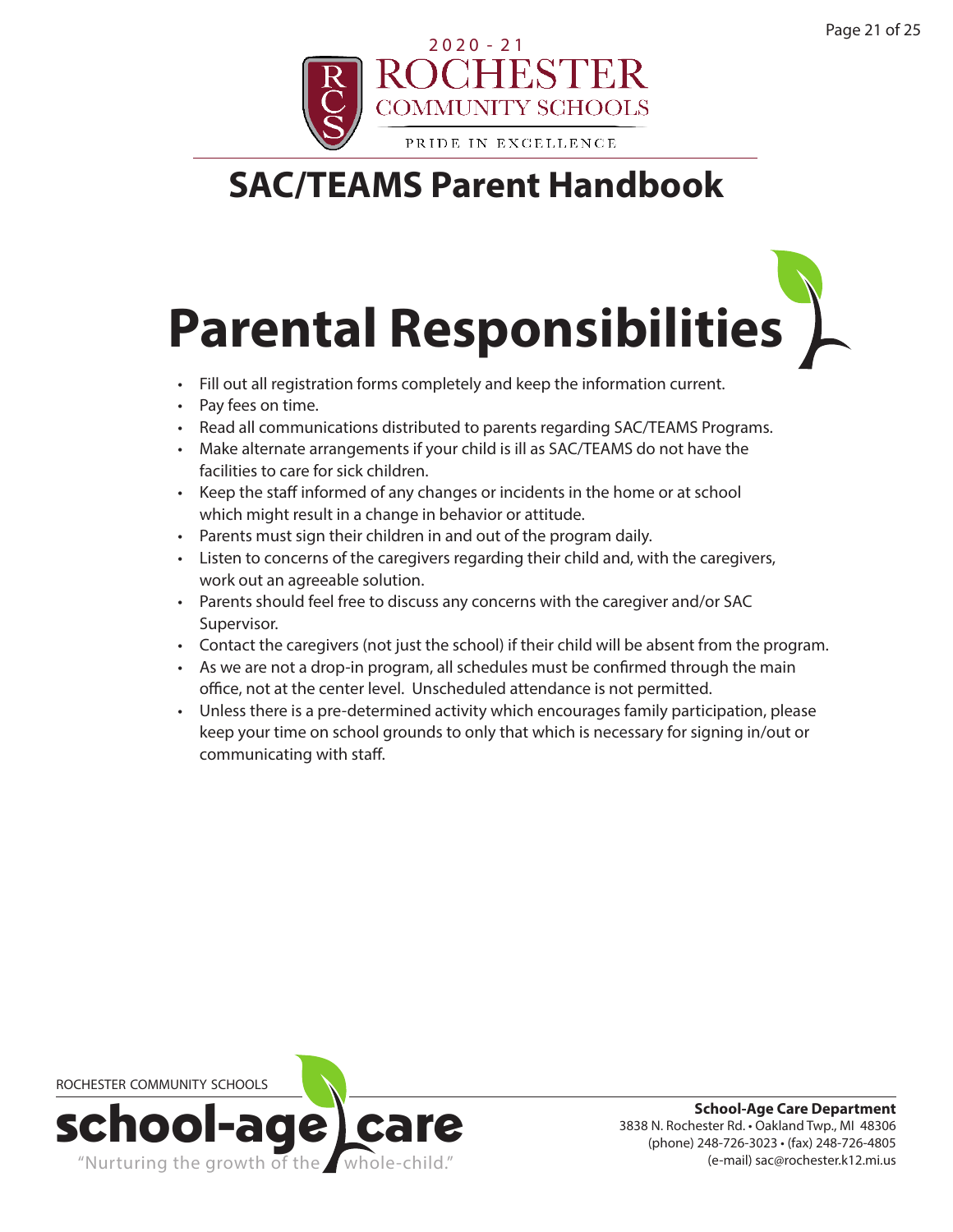

## **Dismissal from Program**

The following circumstances may result in immediate dismissal of your child from our care:

- Failure to pay for services or not repaying returned payments.
- Dropping off a child before 6:45 AM and/or in an unsupervised situation.
- Late pick up (after 6:00 PM) of your children five (5) times.
- Any child who intentionally physically harms another child or staff member.
- A child who does not adjust to behavioral recommendations as found in our discipline policy.
- Adult/Parental behavior deemed Inappropriate by the department including harassment, threats, and/or aggressive or disrepectful communication.
- Unscheduled drop-ins (primarily in the afternoon session of the program) five (5) times.
- Not signing a child in or out of the program five (5) times.
- Having to search for a scheduled child five (5) times.

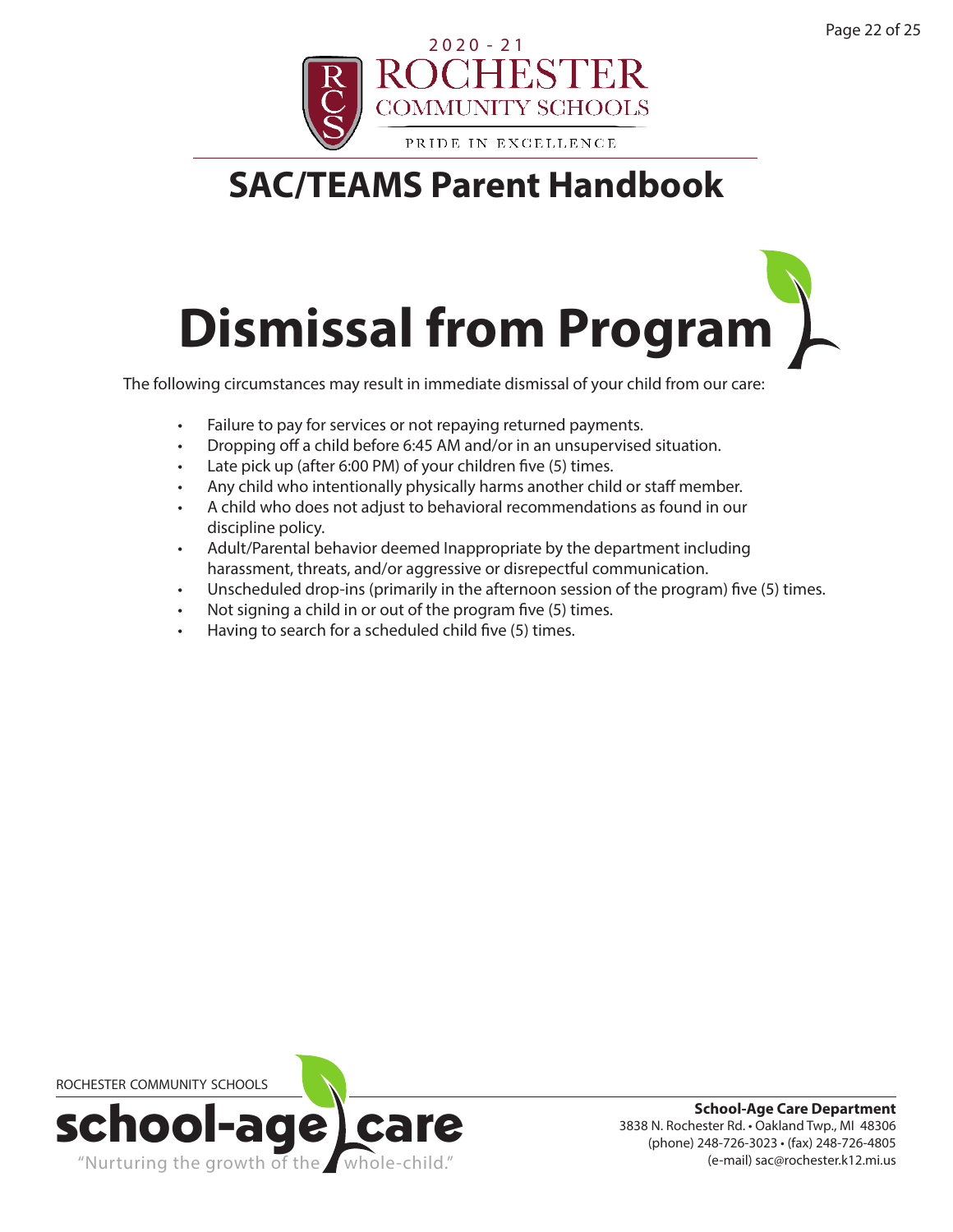



#### **CHILD CUSTODY**

Unless custody has been established by a court action, one parent may not limit the other from picking up the children from our care. A copy of the court order must be on file with the SAC/ TEAMS caregivers in order for us to withhold a child from his/her parent.

Please keep caregivers informed and paperwork up-to-date.

#### **ABUSE AND NEGLECT REPORTING**

As required by law, suspected child abuse/neglect will be reported to Children's Protective Services, the program Supervisor, and the building Principal.

#### **OUTSIDE PLAY**

Outside play is planned daily, weather permitting. Please dress your child according to the weather. This includes hats, gloves, coats, snow pants, and boots in winter.

Only tennis shoes or shoes with rubber soles may be used for activities in the gym.

School–age child care centers operating in school buildings licensed by the Michigan Department of Education must inform parents that SAC/TEAMS plan to use the public school's outdoor play area and equipment which may not comply with the child care center licensing rules.

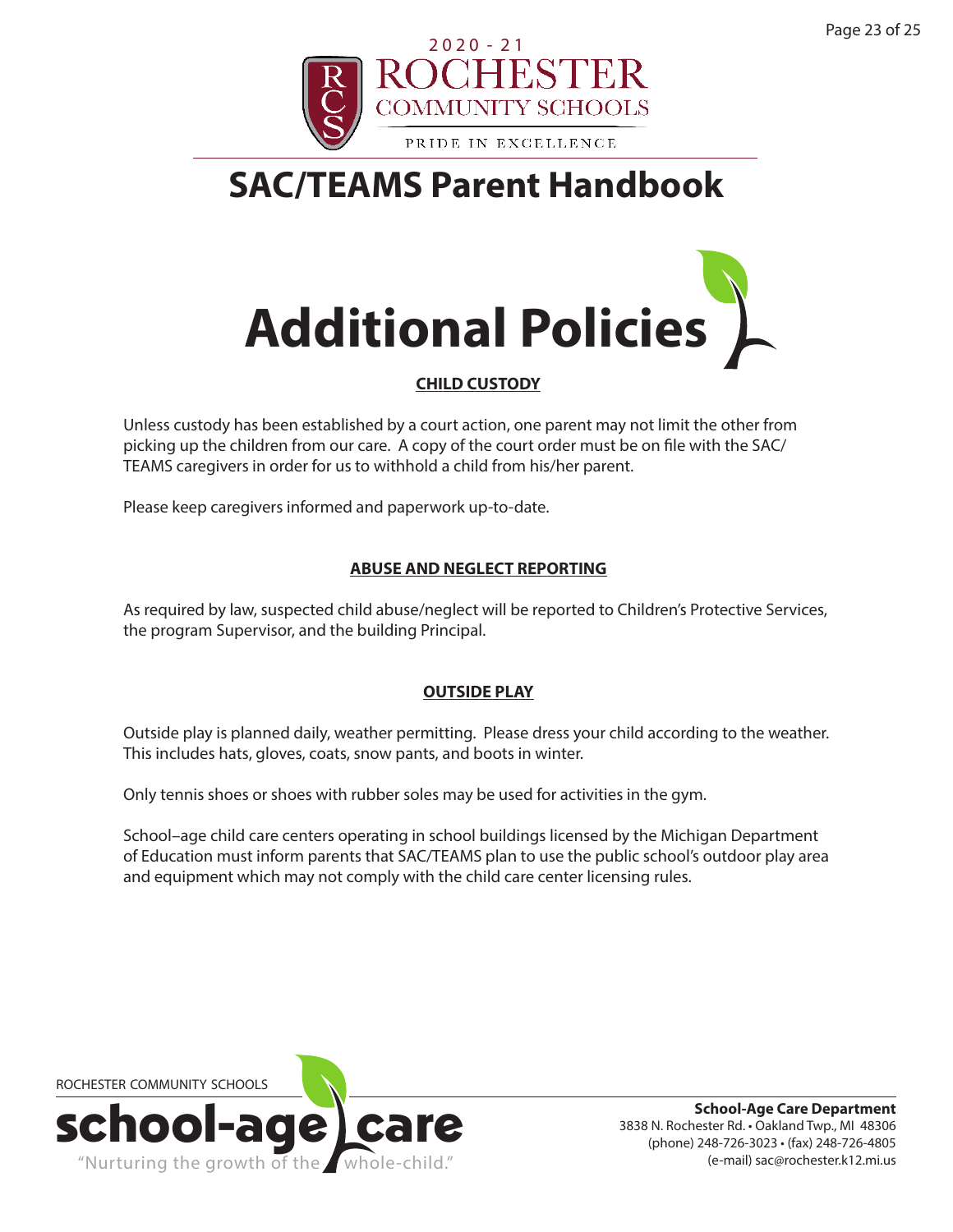



The RCS School-Age Care department offers an 8-week day-camp (6:45am-6:00pm, M-F) during the beautiful Michigan summer months. The 8-week program is located at an RCS elementary school and includes activities, crafts, field trips, optional hot-lunch service, and wonderful enrichment opportunities. Please see the main SAC website for detailed information about locations and specific field trip/enrichment plans as well as daily/weekly information. Registration generally begins towards the end of March each school-year.

#### **Cancellation Policy**

Should you need to cancel your enrollment (or any portion thereof) after the Summer Day-Camp schedule change deadline, you will be responsible for 50% (per child) of all charges assessed to your child care account for any enrolled weeks you will be dropping from the schedule.

All other policies contained within the Parent Handbook apply towards this program with the following exception...

Because of the brevity of the summer program, continued disruptive behavior will be subject to removal from camp at the Supervisor's discretion.